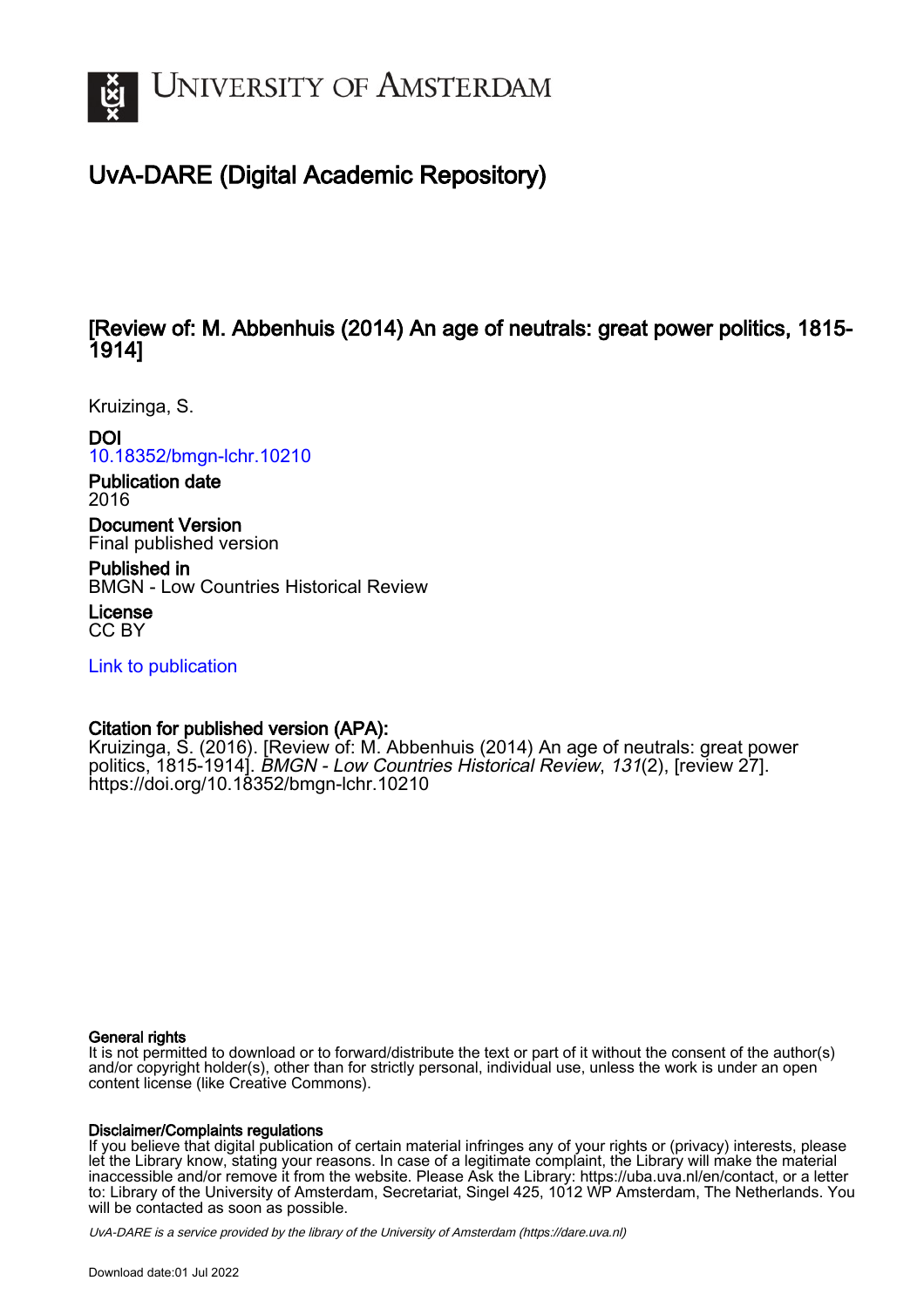

Maartje Abbenhuis, *An Age of Neutrals: Great Power Politics, 1815-1914* (Cambridge: Cambridge University Press, 2014, 289 pp., isbn 987 1 107 03760 1).

> At best neutrality suggests passivity; at worst it implies moral indifference. As a result, histories of neutrality generally concentrate primarily on small, weaker countries, such as the Netherlands and Switzerland, and their inability to stand up to the demands of the belligerents during the First and Second World Wars. Frequently they did manage to make a tidy profit by selling to both sides, but that was at the cost of their national sovereignty: in the final analysis it was the countries waging war that decided whether they could remain neutral. If their neutrality was no longer considered important, then it quickly came to an end. This dispiriting image, based on a particular reading of twentieth-century neutrality, argues the New Zealand historian Maartje Abbenhuis, clouds our view of neutrality in the nineteenth century. Abbenhuis, by contrast, argues that we can only really understand the international relations of the 'long' nineteenth century – which lasted from the Congress of Vienna to the First World War – when we considered the vital role neutrality played in these relations. This is the point she tries, and largely succeeds, to make in her latest book, whose telling subtitle ('Great Power Politics') highlights that neutrality cannot be understood simply as the default policy of the small and weak.

Although neutrality has a long history, it was only during the nineteenth century that it developed into a highly useful diplomatic tool for both smaller and larger countries. This new neutrality was designed to delineate, as clearly as possible, the rights and responsibilities of those who waged war and those who did not, in order to reduce the risk of third parties being dragged into a conflict. This was supposed to reduce wars in both scale and scope, and thereby limit the risk that a conflict between European Great Powers would escalate to a war of 'revolutionary' proportions – the spectre of the French Revolutionary and Napoleonic wars that continued to haunt European statesmen – was limited. As part of the ever-expanding legal toolbox of neutrality, towns, rivers and even whole countries (Belgium, Switzerland) were made neutral by international agreement to further limit the prospect of a general European war; sources of potential conflict were thus identified and kept out of reach of all potential aggressors. Such rules and regulations were codified in international agreements in which legal experts and diplomats formulated precise rules to establish non-belligerents' room for manoeuvre in case of conflict, and the rules of conduct for dealing

Published by Royal Netherlands Historical Society | KNHG Creative Commons Attribution 3.0 Unported License doi: 10.18352/bmgn-lchr.10210 | www.bmgn-lchr.nl | e-issn 2211-2898 | print issn 0615-0505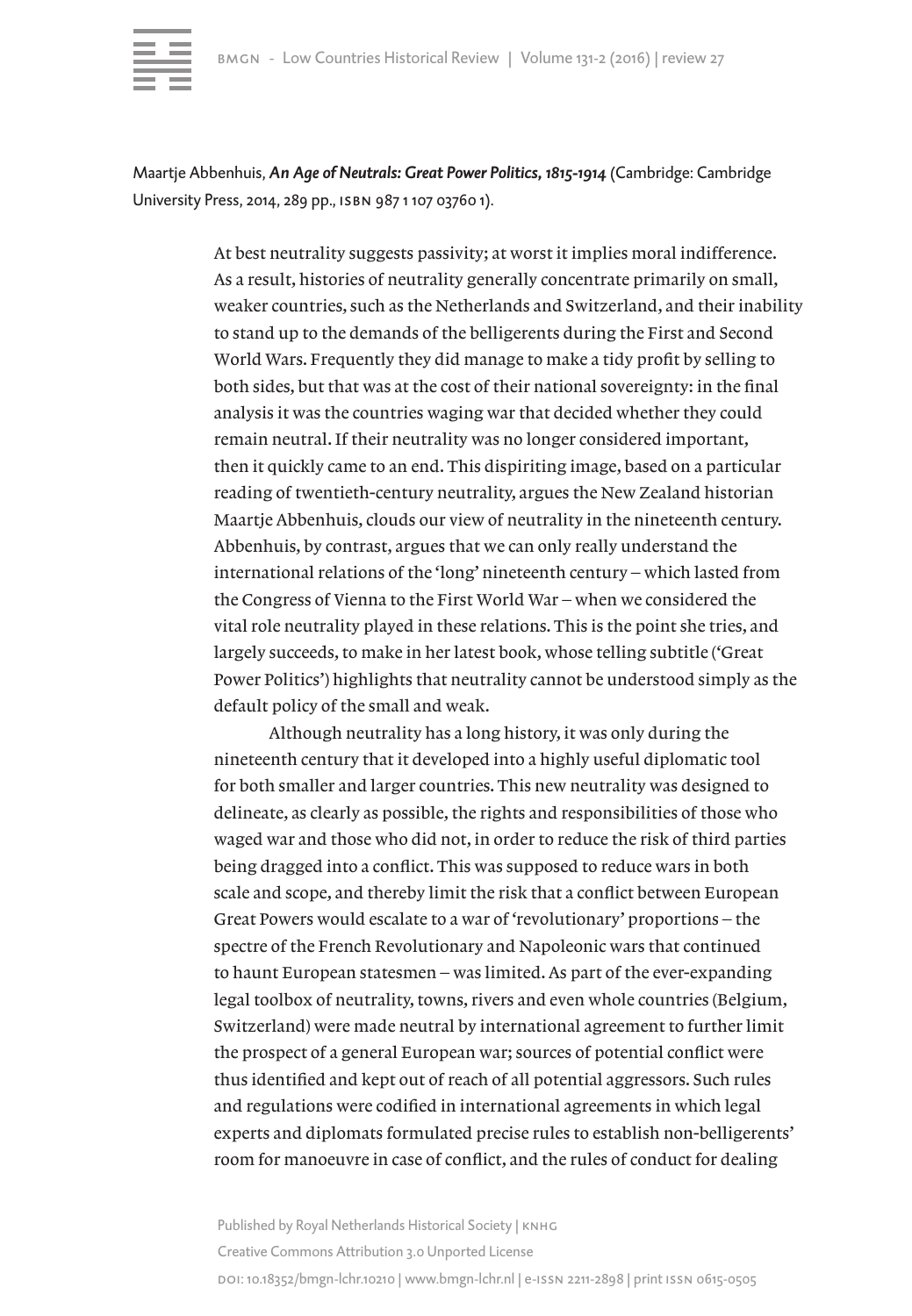with neutral territories. Naturally conflicts arose over neutrals' rights and regulations, but, on the whole, the shared interest in European stability ensured compliance.

Moreover, during the second half of the nineteenth century, the efforts to solidify and expand neutral rights were led by an unexpected champion, argues Abbenhuis, global superpower Great Britain. Increasingly the British identified their interests as being imperial and economic in nature: it therefore became a prime British concern to defend the seaborne connections between its overseas territories and the metropolis, and between the Empire as a whole and its key trading partners; disruptions, even in wartime, might spell the end of the era of British dominance. Britain therefore relied on the global transport and communication systems continuing to functioning in wartime, whether London was an active belligerent or not. The cheapest and most effective way to do this was to safeguard this system by creating internationally accepted sets of rules and expectations that set limits to warfare.

Neutrality had two other important roles in the nineteenth century, states Abbenhuis. The notion of limiting, or even preventing war through the establishment of rules and regulations attracted a great number of 'practical idealists'. The Red Cross for example, allowed 'neutral' ambulances to take care of the wounded from both warring parties. Neutrality also created, particularly in those countries who opted or were forced into longer-term neutrality, important building blocks for the construction of national identities. Sweden, the Netherlands and Switzerland all began to incorporate elements of neutrality in their collective self-identification.

Neutrality and the notion that all wars should be 'limited wars' go together, according to Abbenhuis, and therefore it is not surprising that in a 'total war' there was far less room for neutrality. Abbenhuis emphasises that the outbreak of the First World War in 1914 must not be seen as the 'failure' of neutrality – neutrality was a political tool to achieve certain goals, just as making war was and continued to be. However, neutrality did lose its systemic attraction during 1914-1918 because the belligerents ceased to attach any importance to the stability or the maintenance of the existing state system. Their explicit war aims were the creation of a new world order in which the political-cultural values of The Enemy would no longer have a place. Moreover, after the Great War of 1914-1918 (and even more so after the Second Great War of 1939-1945) the 'neutral' role of the stabiliser of the international system was taken over by new concepts such as collective security.

Not all of Abbenhuis' ideas are as new as she makes them out to be. Her arguments rely fairly heavily on the notion that during the nineteenth century the European states had a common interest in the stability of the political system – a thesis first advanced in Paul Schroeder's *The Transformation of European Politics* (1994) – and in the security of the rapidly